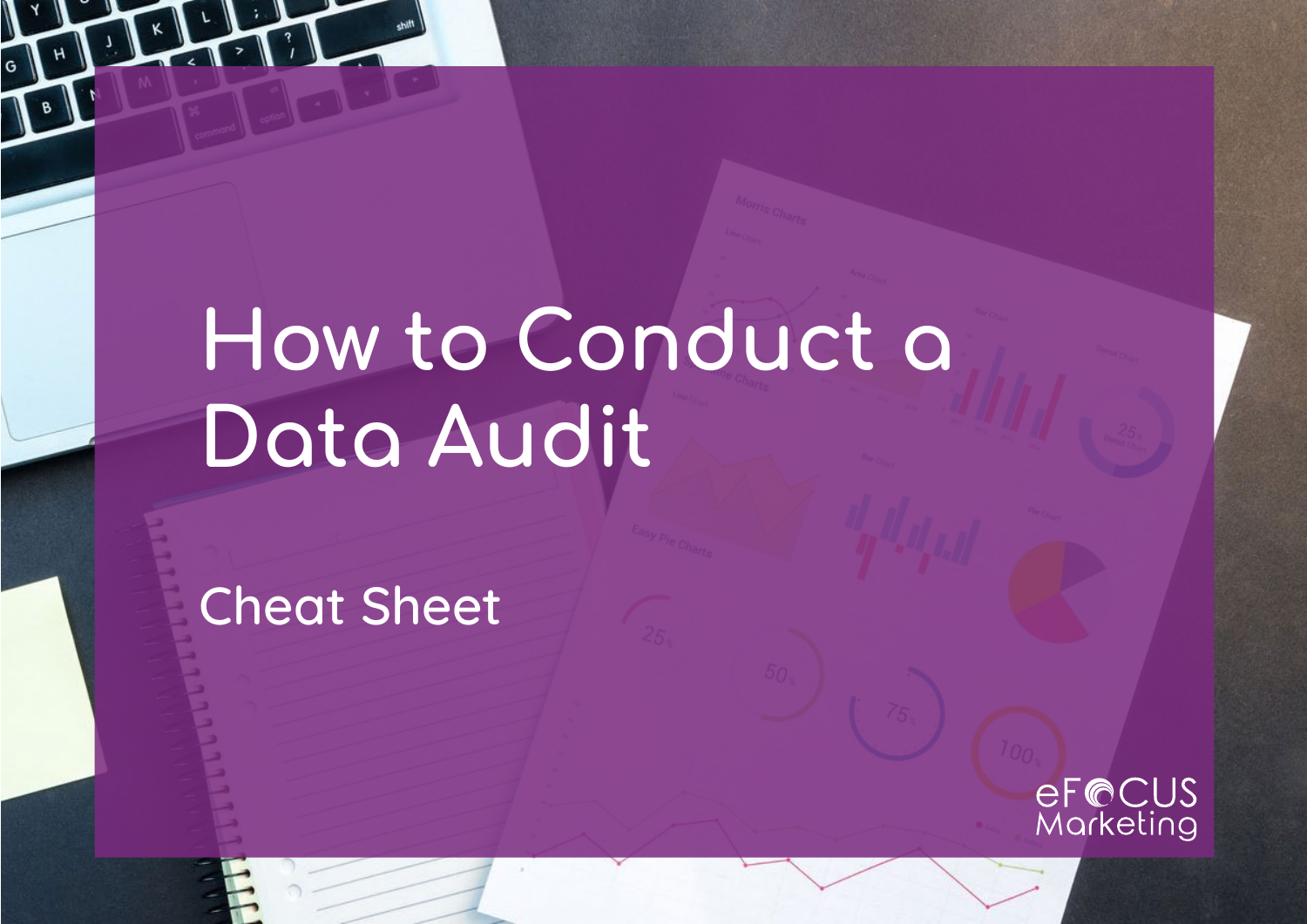Research from the DMA Marketer Tracker shows that some of the most significant challenges for marketers include a lack of data, data siloes and data degradation. Without good quality and plentiful data, you will struggle to create a strategy (and one that will connect properly with subscribers to maximise your results) – another key challenge for marketers.

And without a solid strategy, how can you fight for resources and budget to help fulfil your plans – unsurprisingly the number 1 and 2 challenges marketers face.



#### **So you see, all of these challenges are intrinsically linked back to your data.**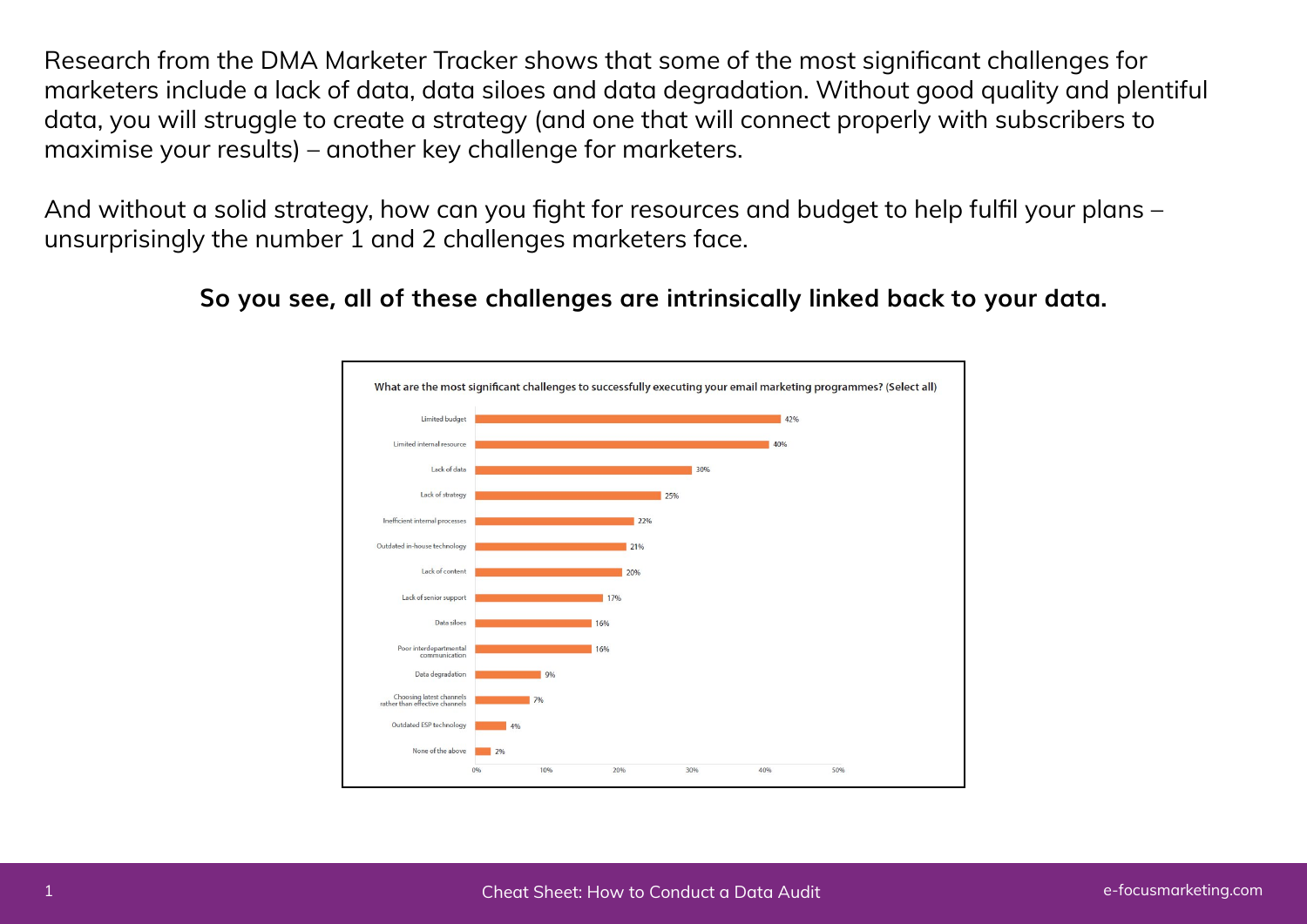Having an in depth understanding of what data you have in your business, where it is, how it is used and why it's collected is imperative to creating a solid email marketing strategy that is customer centric.

As a marketer it's absolutely critical that **YOU** have a really good insight into your current data situation so that you can use it to inform what you do now, and what you are able to do next.

**The first place to start to get your data house in order is to conduct a data audit.**

Conducting a data audit allows you to create a clear view of…



What you have right now in your business and available for your (email) marketing activities (as well as how it's currently being used)



What you have in your business that's not currently accessible to you (so that you can plan if you need this data and how to get access to it in the future)

What you don't currently have that you may need.

All of this will allow you to create much better email marketing plans that put your customers at the heart of everything that you do and allow you to have a better understanding of who they are and what they need, when.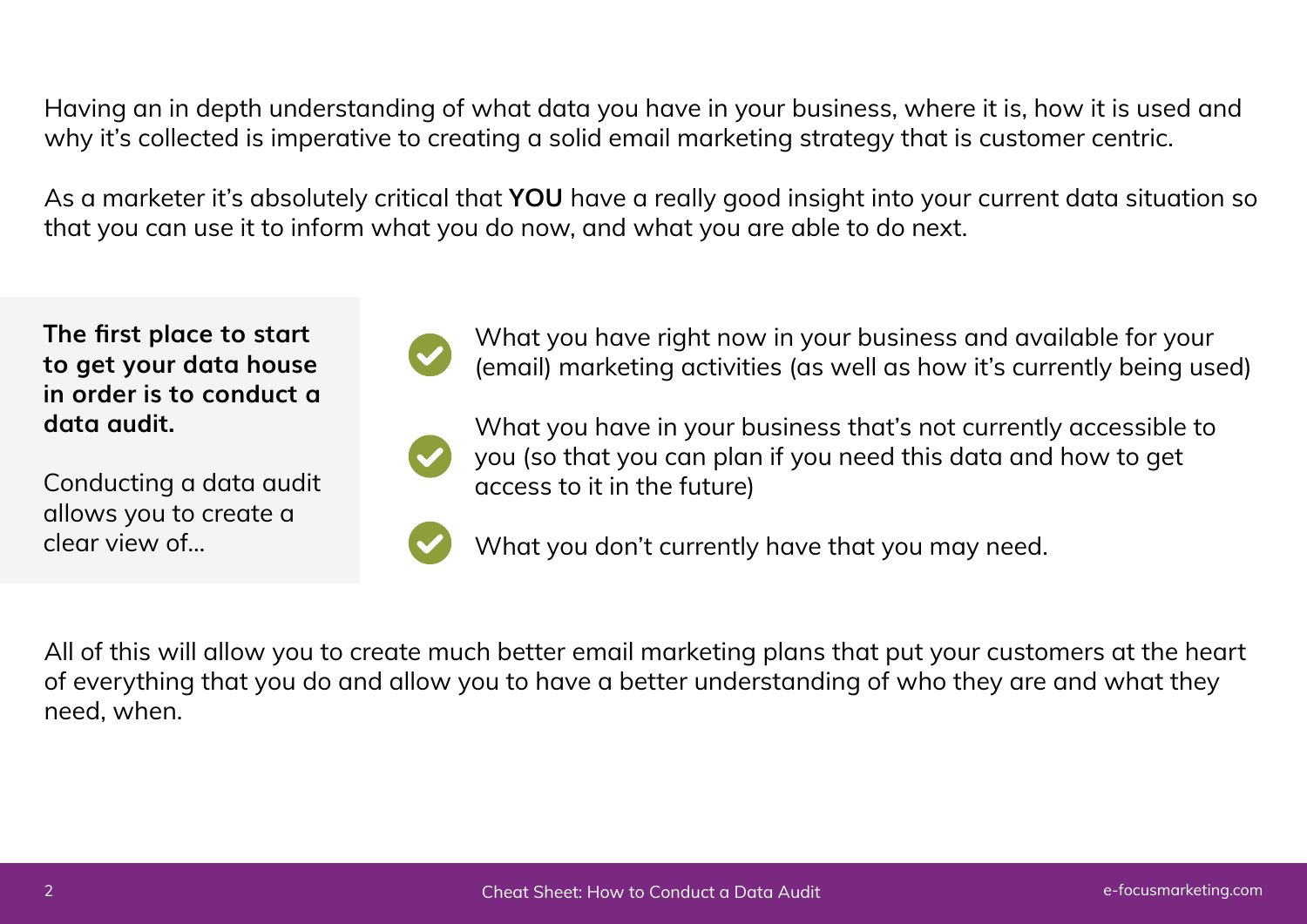## **How to Conduct Your Data Audit**

In order to complete this audit, you will need input from other areas of the business; particularly your technology team (who most likely control the database), your ecommerce teams and other areas of marketing. Ask them to export a list of all the data fields you currently have stored to get you started.

When you know what you have and what's missing, you can start to fill these gaps and/or gather new data. You can also start to analyse the quality of your current data – for example, what percentage of your data fields have missing values, what percentage are incorrectly formatted? Can you trust the quality of your data?

All of this will start to give you a clearer view of your data situation and allow you to create your current 'data dictionary'.

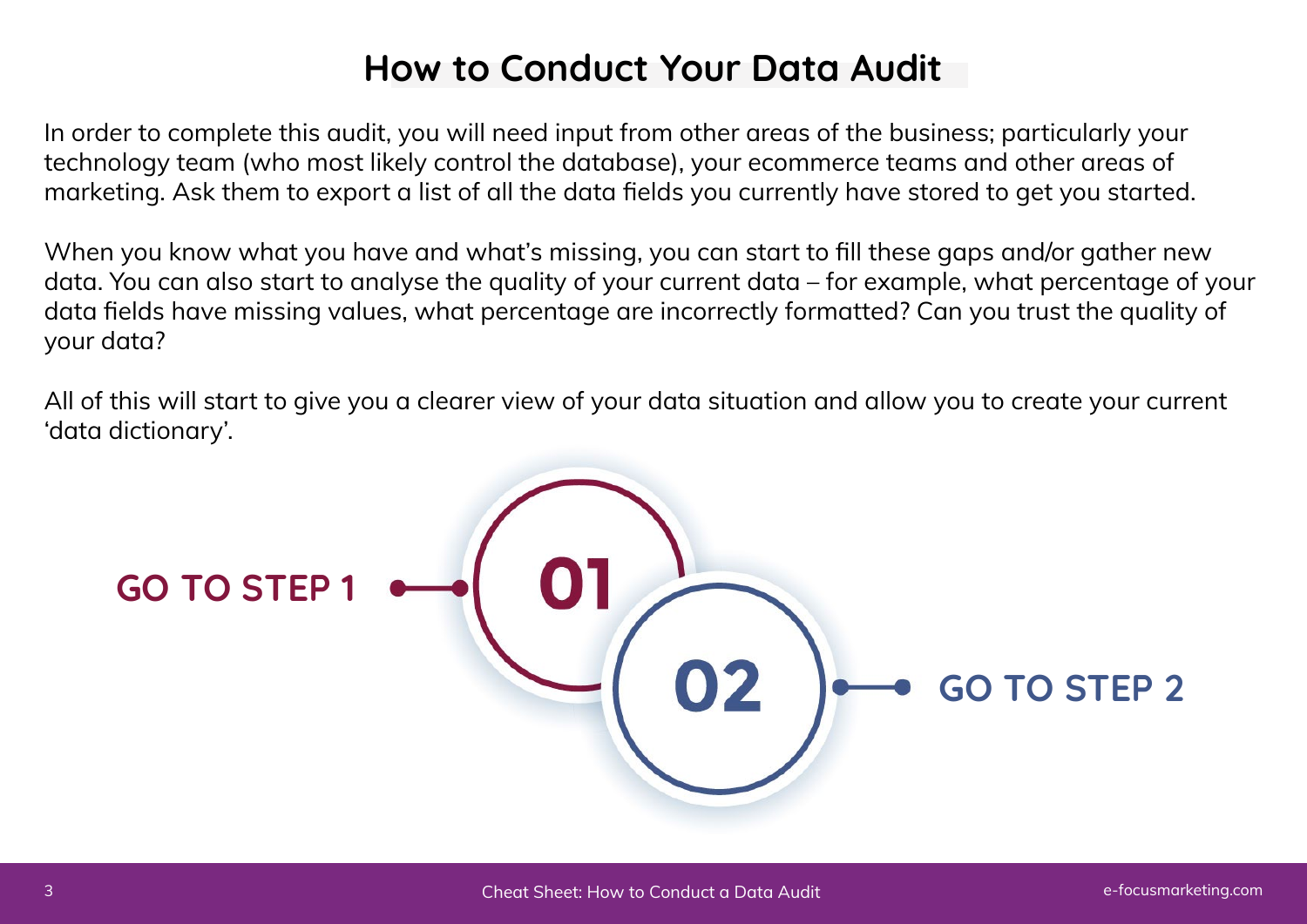

### **What data do you currently have and where is it stored in your business?**

List out all the data you currently collect directly from subscribers, track or analyse from different sources (these are described as data fields). Think about data you have across each level of the data pyramid.

<span id="page-4-0"></span>

**Ask yourself these 4 questions to start with...**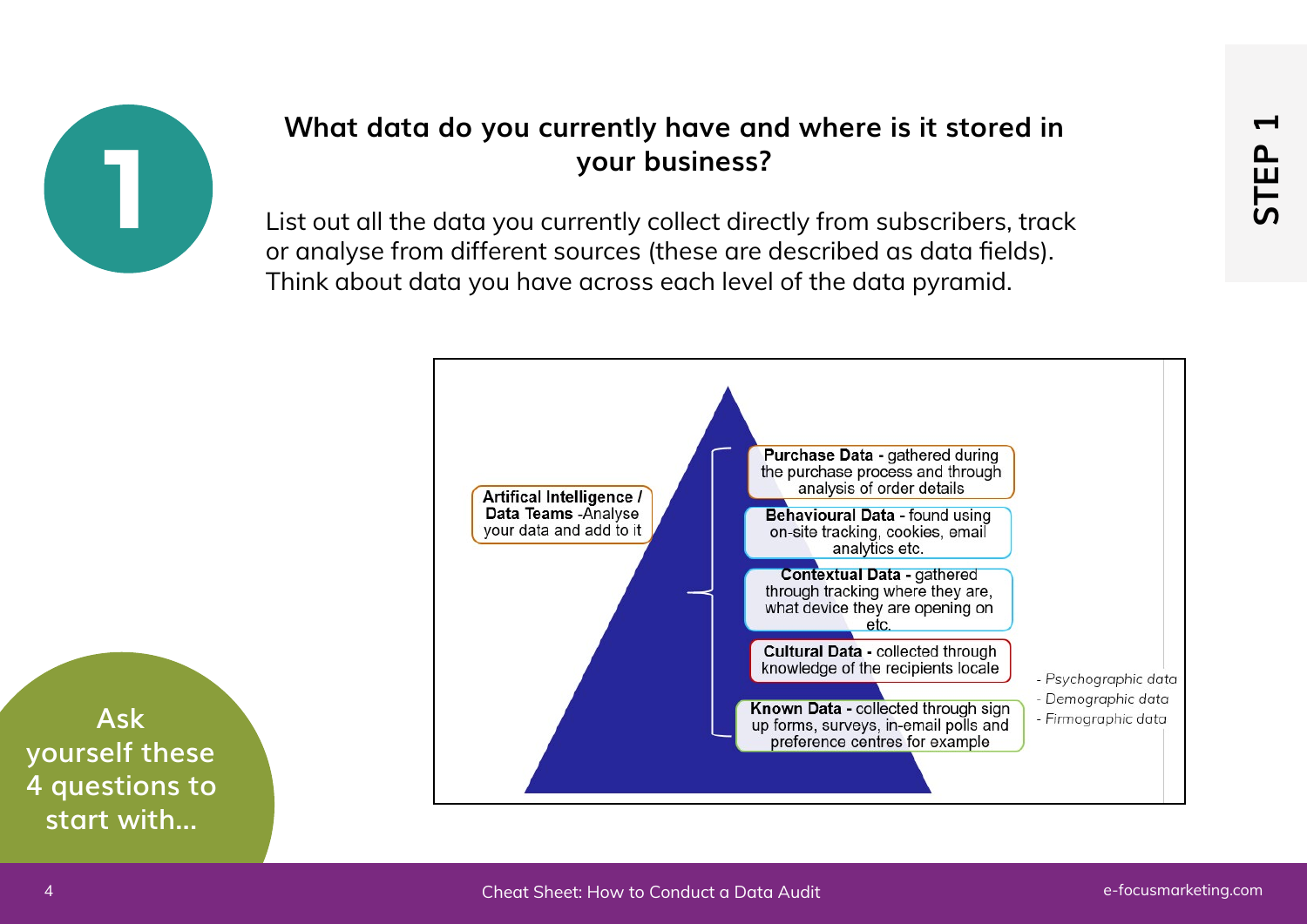### **And don't forget, there are 3 ways to collect this data:**

- 1. **Ask for it** on your sign-up forms, in surveys/polls or in your preference centre for example
- 2. **Track it** on site or through your marketing campaigns
- 3. **Analyse it**  to create additional data from multiple individual pieces and add a narrative

You'll also have a range of qualitative data from sources such as focus groups, user experience studies, surveys, Net Promoter Score (NPS), customer service feedback and social media; all of these will help you to understand the WHY behind your subscribers more and find their voice.

### **Where is this data found within your business?**

*Are you currently collecting this data in other areas of the business but it's not currently linked to your email subscriber list? If you are, why is this data not available in your email marketing system, and could it be made available for use?*

Make a list of all the different systems within your business in which data may be stored, such as your ESP, CRM (Customer Relationship Management system), POS (Point of Sale software), website software, additional marketing channels and other systems.

Speak to the other departments within your business to ensure you have a clear picture of ALL data available and where it is currently stored (and why – are they using it for something that isn't related to email marketing?).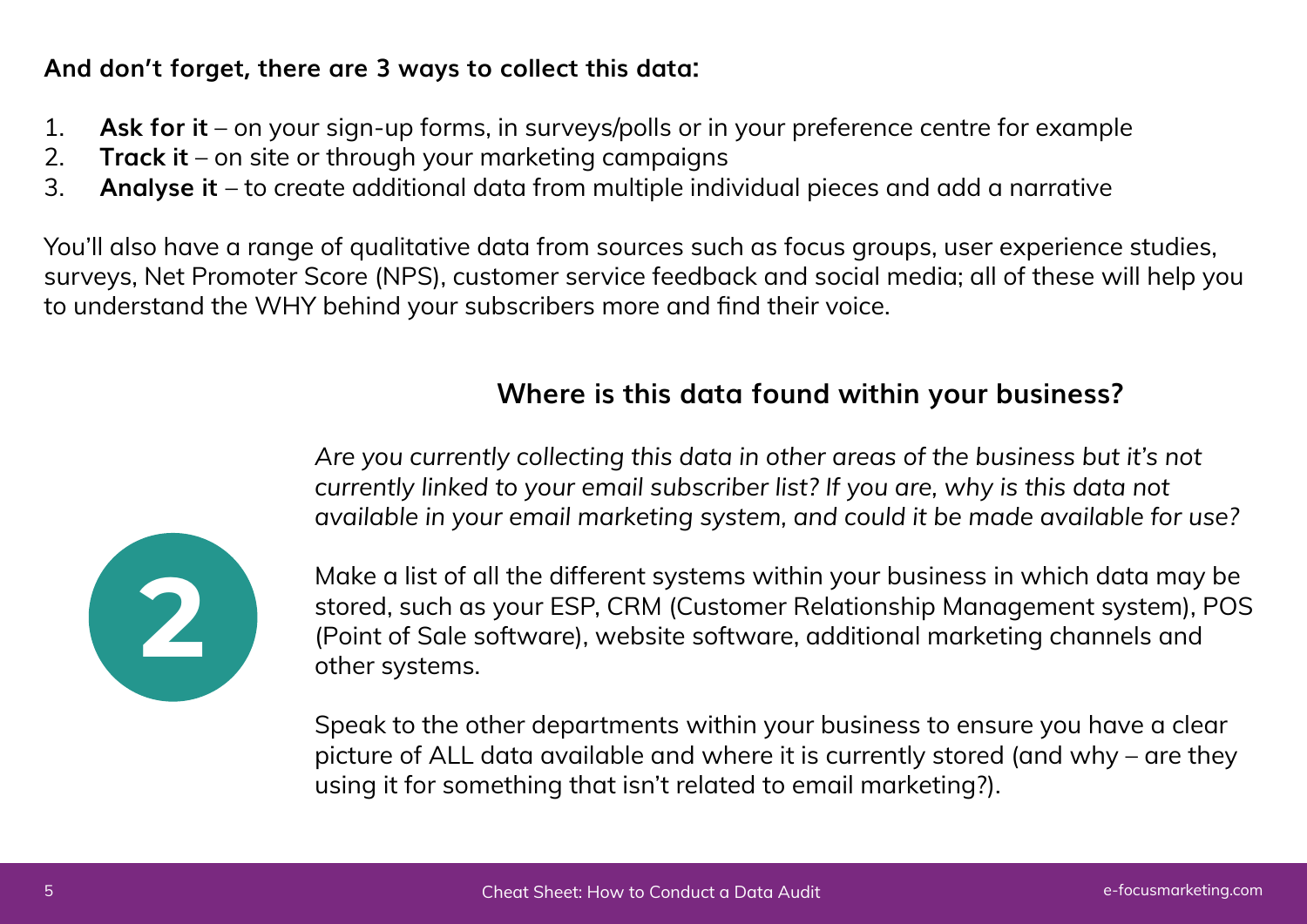### **Which pieces of this data are you currently using within your campaigns?**

Identify the data you're currently using in your email programme, how you are using it and why. For example, to identify specific segments for increased relevancy *(who is contacted, or not, as part of the current send strategy)* or to personalise content with customer information *(for example, pulling first name or the name of the last product purchased into your email content).*





### **Prioritise the data you have, based on value to your company and email marketing programme**

Some data will be more valuable than others – for example, information about a customer's last purchase. Other data may be collected but not used by the business – in this case, you should consider whether or not this data is still needed going forward; don't collect and store data you don't need and are not going to utilise (don't forget to take note of how other teams are using this data so you don't get rid of something that is important to them!).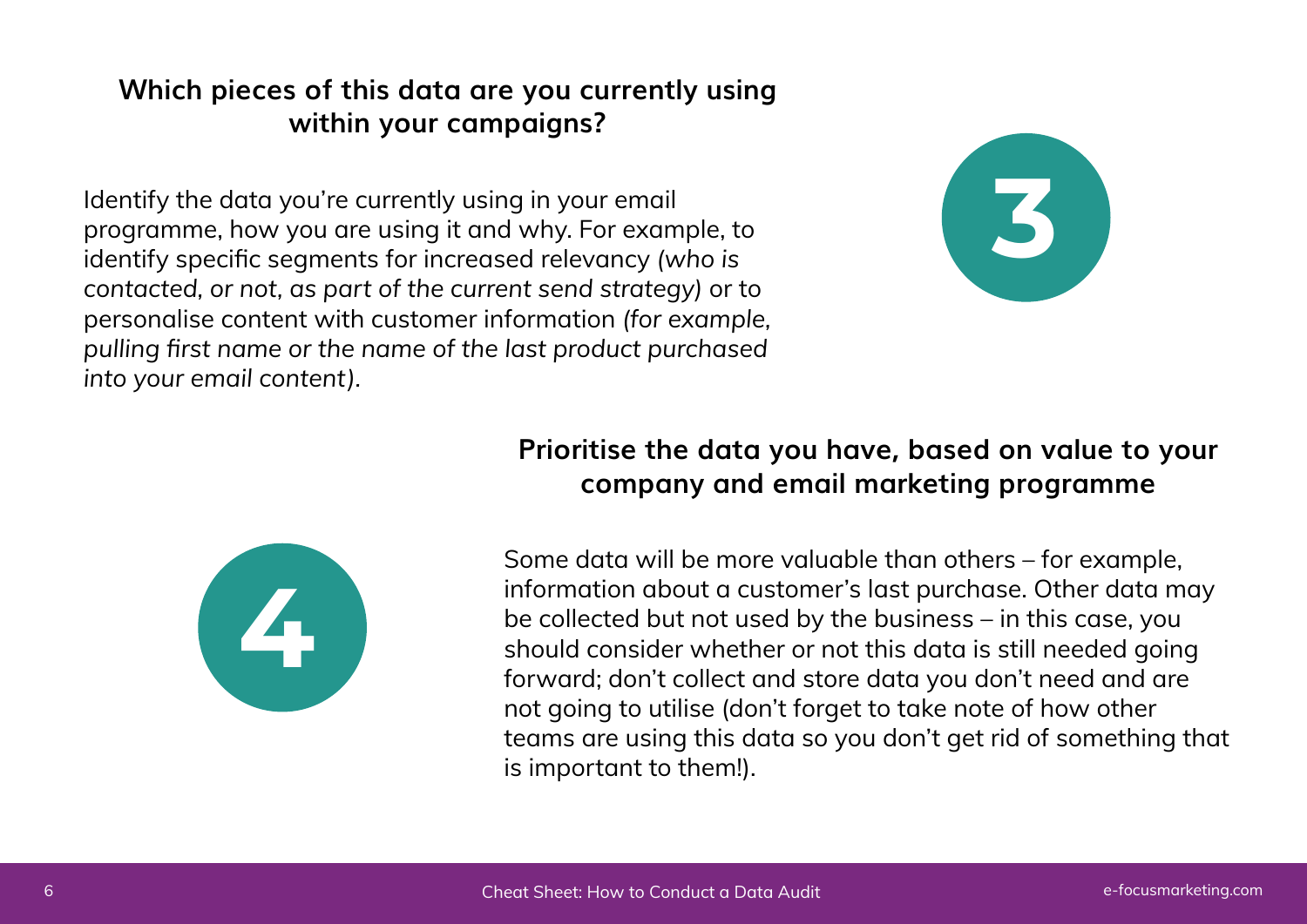Once you have mapped the data that's currently in your business, you need to start to identify what you might additionally need or want and how you will go about accessing it….

NOTE: Add data that you don't currently have in a different colour so that you can identify its new and add a tick in the box of the spreadsheet for whether that piece if information is a NEED or LIKE to have.

# **Why don't you currently have the**

<span id="page-7-0"></span>**information you need?**

### **What are you missing that you NEED to have?**

What data do you not have that would be critical to fulfil your email marketing plans going forward – for example, additional purchase data?

### **What are you missing that you'd LIKE to have?**

What data do you not have that would be nice to have but not essential, to further enhance your email marketing plans going forward?

You will continue to build on the answers to these last two questions as you expand your email marketing plans.

# From the most provident of the speed and the state of the speed and the sheet of the speed and the sheet of the speed and the sheet of the speed and the sheet of the speed and the sheet of the speed and the sheet of the sp Is it because you're not collecting or tracking it? Think about what tracking you currently have in place to support behavioural and purchase data and what additional tracking may be needed to extend the data you have available in the future.

Or is it because it's currently stored in a different system within your business and not currently accessible to you?

The answers to these questions will allow you to identify each of these problems and create a plan accordingly to either start collecting, or gain access to this data for future use.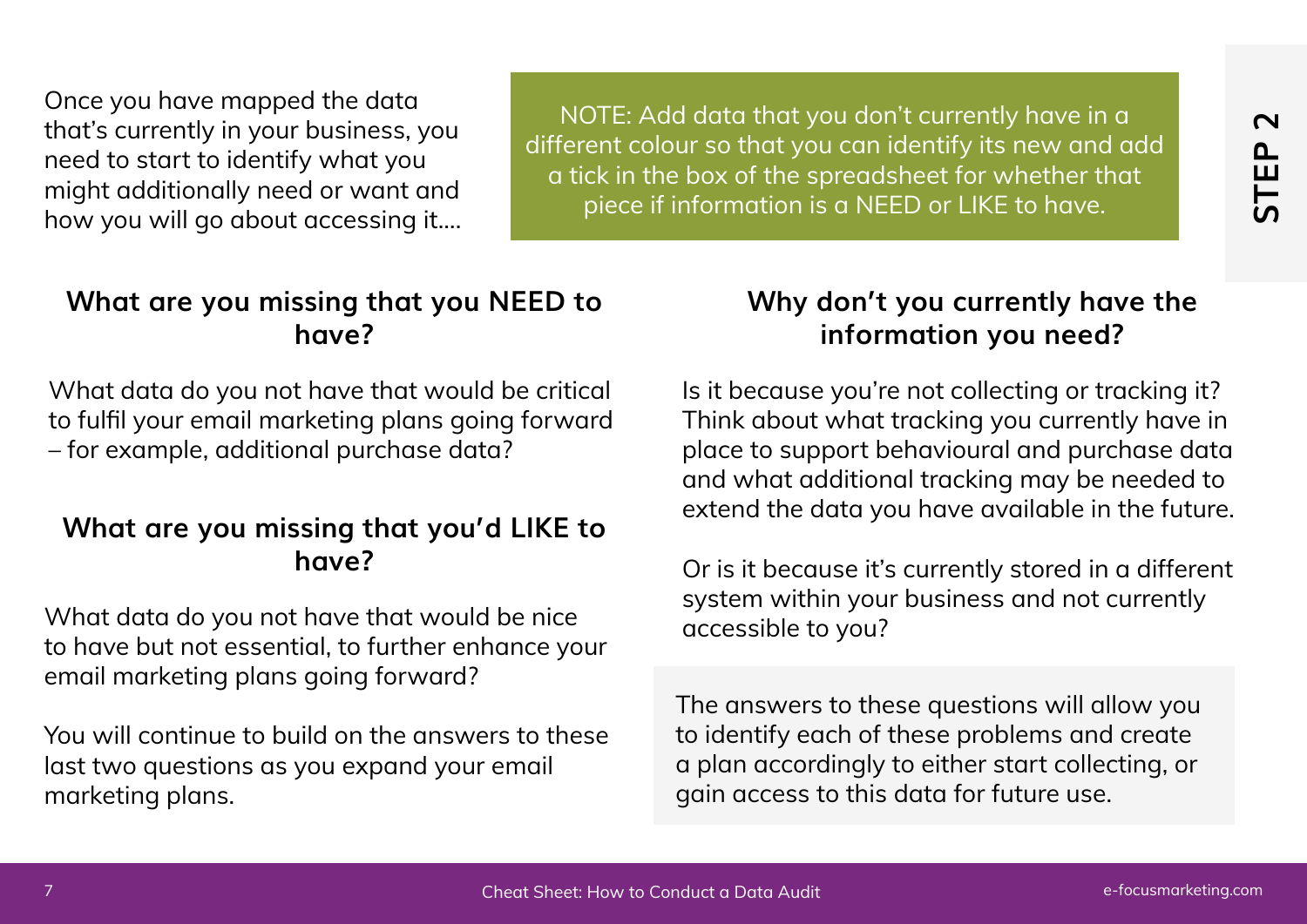## **How to Record Your Data Audit**

| <b>Data Field</b><br>Name    | <b>Data Field</b><br>Description | Data<br>Pyramid<br>Area | Where is<br>this data<br>located? | How is this<br>data<br>collected?         | How is it<br>currently<br>used?                             | Data<br>importance<br>level<br>(1 being low<br>& 10 high) | Like<br>to<br>have   | <b>Need</b><br>to<br>have | Why don't<br>currently<br>have | <b>Segments</b><br>could you<br>create? |
|------------------------------|----------------------------------|-------------------------|-----------------------------------|-------------------------------------------|-------------------------------------------------------------|-----------------------------------------------------------|----------------------|---------------------------|--------------------------------|-----------------------------------------|
| <b>First Name</b>            | Recipients<br>first name         | Known Data              | <b>CRM</b><br>system              | Sign Up<br>Form /<br>Preference<br>Centre | To<br>personalise<br>emails e.g.<br>with 'Hi First<br>name' | $\overline{2}$                                            |                      |                           |                                |                                         |
| Value of<br>Last<br>purchase |                                  |                         | eCommerce<br>Platform             |                                           | <b>NOT</b>                                                  |                                                           | $\blacktriangledown$ |                           |                                | <b>RFM</b><br>Analysis                  |
|                              |                                  |                         |                                   |                                           |                                                             |                                                           |                      |                           |                                |                                         |
|                              |                                  |                         |                                   |                                           |                                                             |                                                           |                      |                           |                                |                                         |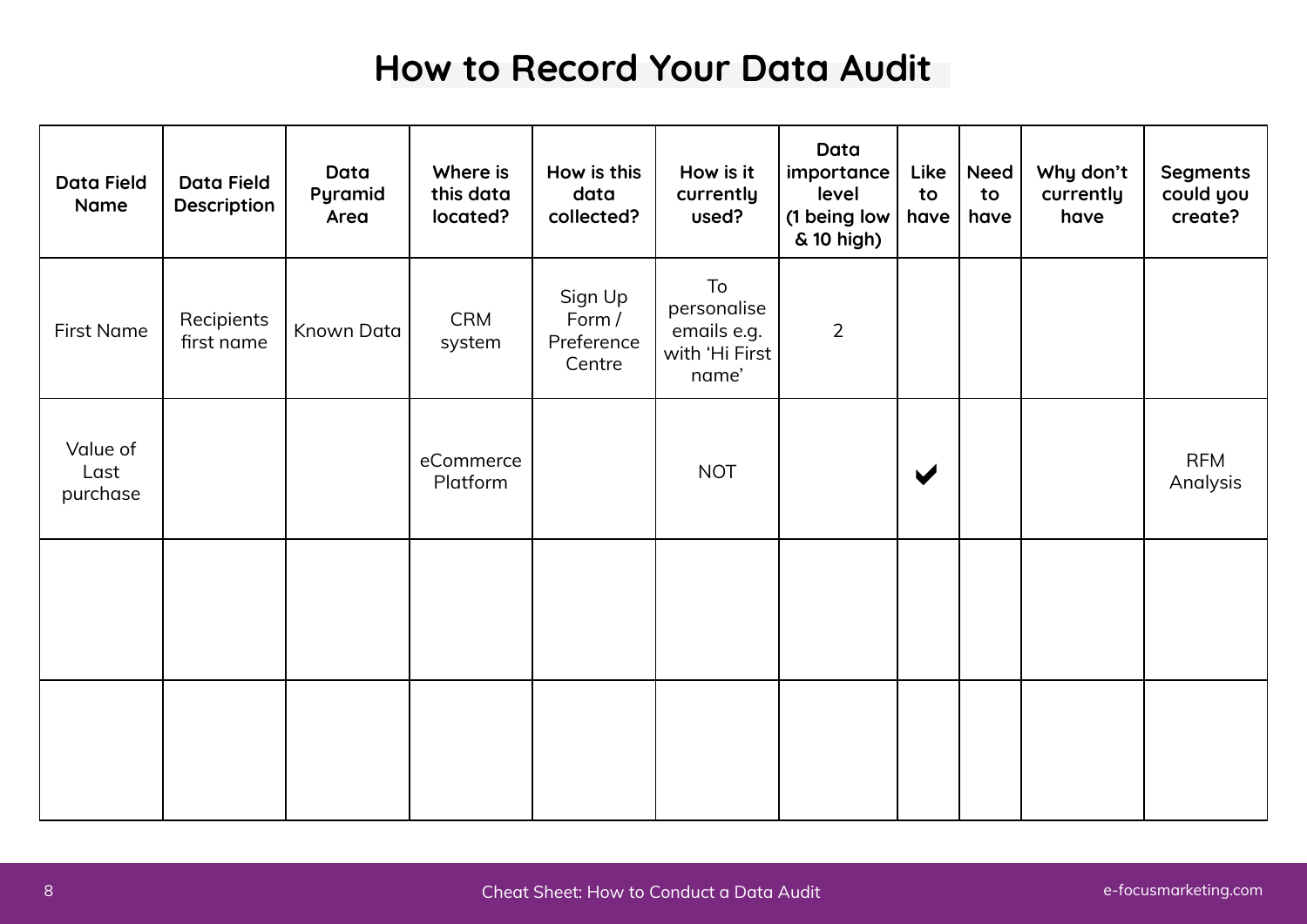You can be as in depth or as high level as you want with this activity, and dependent on your business needs.

You can add even more explanation to this spreadsheet as you start to build out your data dictionary – for example, you might start to add commentary about other ways to ascertain the data (such as increased tracking) or how it can be used in connection with other pieces of data (e.g. for RFM analysis).

Once you start to get a clear view, you will see missing pieces and connections you didn't know where possible – opening up a whole world of new strategic areas to help you better communicate with your audience in a way that is meaningful and helpful to them.

## **Want to find out more?**

#### **[LISTEN TO THE PODCAST >](http://e-focusmarketing.com/podcast/episode16)**